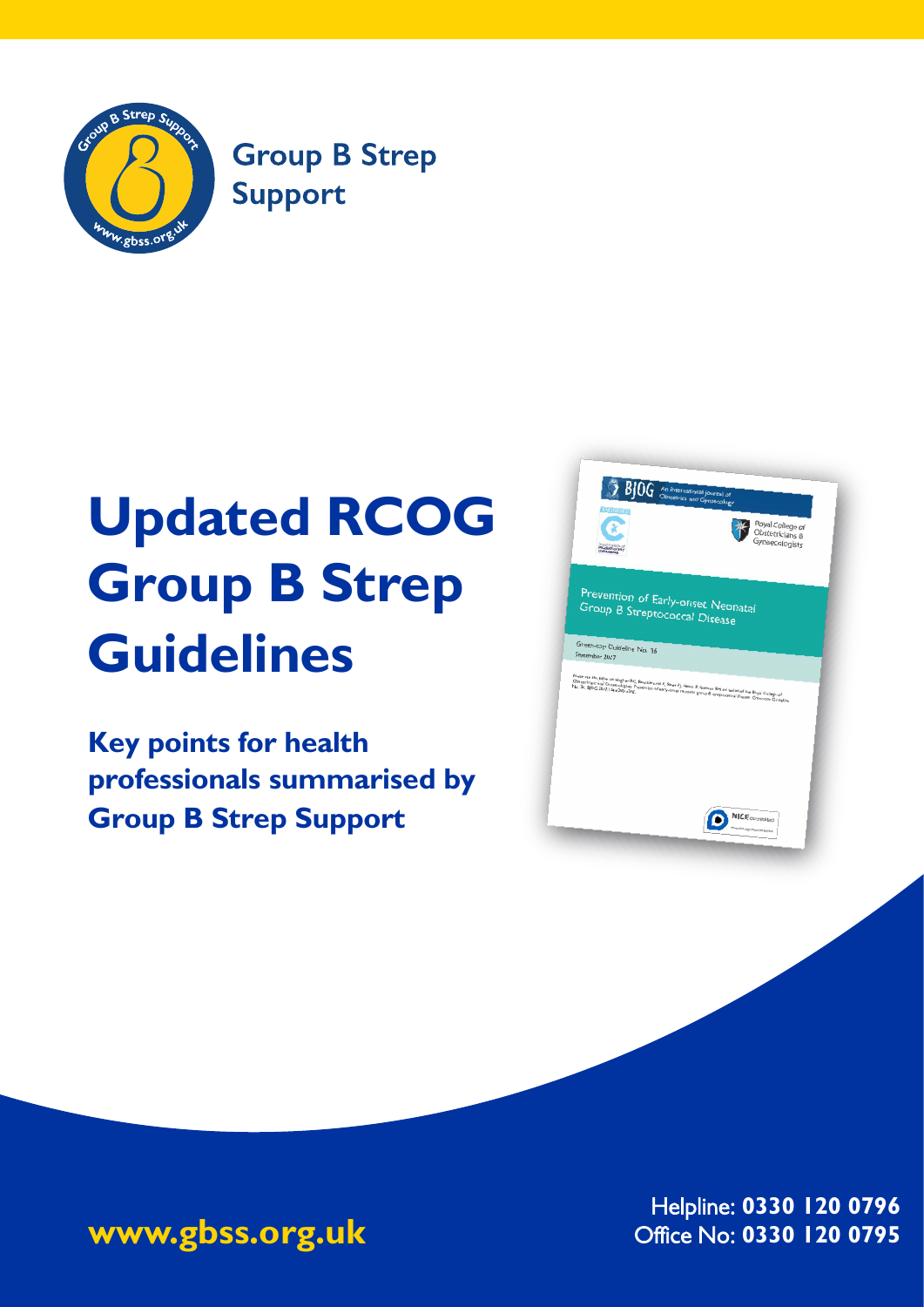## Updated RCOG Group B Strep Guidelines

## Key points for health professionals

Group B Streptococcus (GBS or group B Strep) is the most common cause of severe infection in newborn babies, and of meningitis in babies under age 3 months. On average in the UK:

- 2 babies a day develop group B Strep infection
- 1 baby a week dies from group B Strep infection
- 1 baby a week survives group B Strep infection with long term disability

Most GBS infection is of early onset, presenting in babies within the first 6 days of life, and usually within the first 12 hours after birth. Between age 7 days and 3 months, these infections are rare, and in babies over age 3 months they are very rare indeed.

Most early-onset GBS infections (in babies aged 0-6 days) can be prevented by giving intravenous antibiotics in labour to women whose babies are at raised risk of developing GBS infection. In the UK, women are offered IV antibiotics in labour based on specific risk factors.

The Royal College of Obstetricians and Gynaecologists (RCOG) published a major update to their clinical guideline on preventing group B Strep infection, their Green-top Guideline (GTG) No  $36<sup>1</sup>$  on 13 September 2017. There are substantial changes from the previous edition, published in 2012, and this leaflet summarises the key recommendations.

New recommendations are in italics, and the GTG paragraph numbers are given in brackets.

1. Hughes RG, Brocklehurst P, Steer PJ, Heath P, Stenson BM on behalf of the Royal College of Obstetricians and Gynaecologists. Prevention of early-onset neonatal group B streptococcal disease. Green-top Guideline No. 36. BIOG 2017; DOI: 10.1111/1471-0528.14821.

#### **www.gbss.org.uk**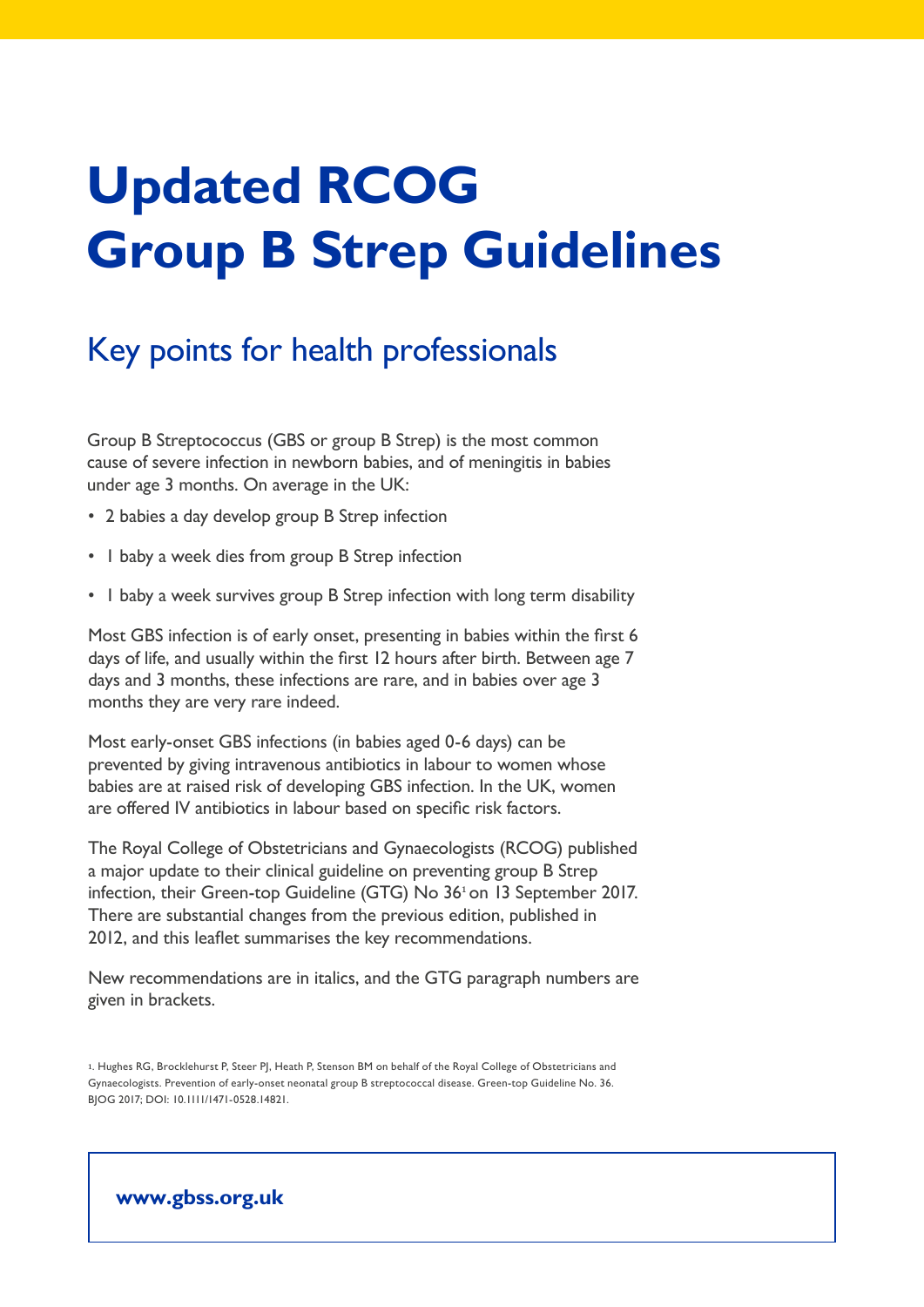## I. What should you do during a woman's pregnancy?

- Provide all pregnant women with a patient information leaflet about group B Strep (GTG 4.1). A suitable leaflet has been produced jointly by the RCOG and Group B Strep Support and is available for download in English and 14 additional languages, plus as hard copies for families and the NHS from GBSS. See https://gbss.org.uk/professional-resourcesfree-rsources/gbs-information-in-your-ownlanguage/
- If a woman has had a GBS urinary tract infection  $(>10^5 \text{ cfullm})$  during her pregnancy, treat her at diagnosis with oral antibiotics, and make sure also to offer her IV antibiotics in labour (GTG 6.1).
- Treating GBS found on a vaginal or rectal swab is not recommended in pregnancy before labour starts. The woman should be offered IV antibiotics when labour starts (GTG 6.2).

## 2. Who should be offered antibiotics in labour?

Women should be offered antibiotics effective against GBS in labour who:

- carried GBS in a previous pregnancy (or alternatively offered testing see below) (GTG 5.3).
- had a previous baby who had GBS infection (GTG 5.4).
- had GBS in her urine during the pregnancy (GTG 7.1).
- had GBS found on a vaginal or rectal swab (via an NHS or other test) (GTG 6.3).
- are in preterm labour (before 37 completed weeks) (GTG 7.3).
- have a temperature of 38°C or greater (in which case, offer broad-spectrum antibiotics that also cover GBS) (GTG 7.2).

### 3. When is an offer of antenatal testing appropriate?

If a woman carried GBS in a previous pregnancy and the baby did not develop GBS disease, an Enriched Culture Medium (ECM) swab test for GBS carriage at 35-37 weeks (or earlier if preterm delivery is anticipated) should be offered (GTG 5.3).

The ECM test is not the same as a standard swab for a vaginal discharge. Swabs should be taken both from the low vagina and rectum (GTG 9.1), with samples cultured using enriched culture media (9.3) and processed ASAP (GTG 9.2). You should specifically state 'test for GBS' on the request form (GTG 9.3).

If positive, the woman should be offered antibiotics in labour. If negative, she can be reassured that the risk of early onset neonatal GBS disease is very low (about 1 in 5,000). If she declines the test, she should be offered antibiotics in labour (GTG 5.3).

> *<u>Finald</u>*<br>Giuse  $\Omega$

The full Green-top guideline is free to download from: www.rcog.org.uk/ guidance/browse-all-guidance/green-top-guidelines/prevention-of-earlyonset-group-b-streptococcal-disease-green-top-guideline-no-36/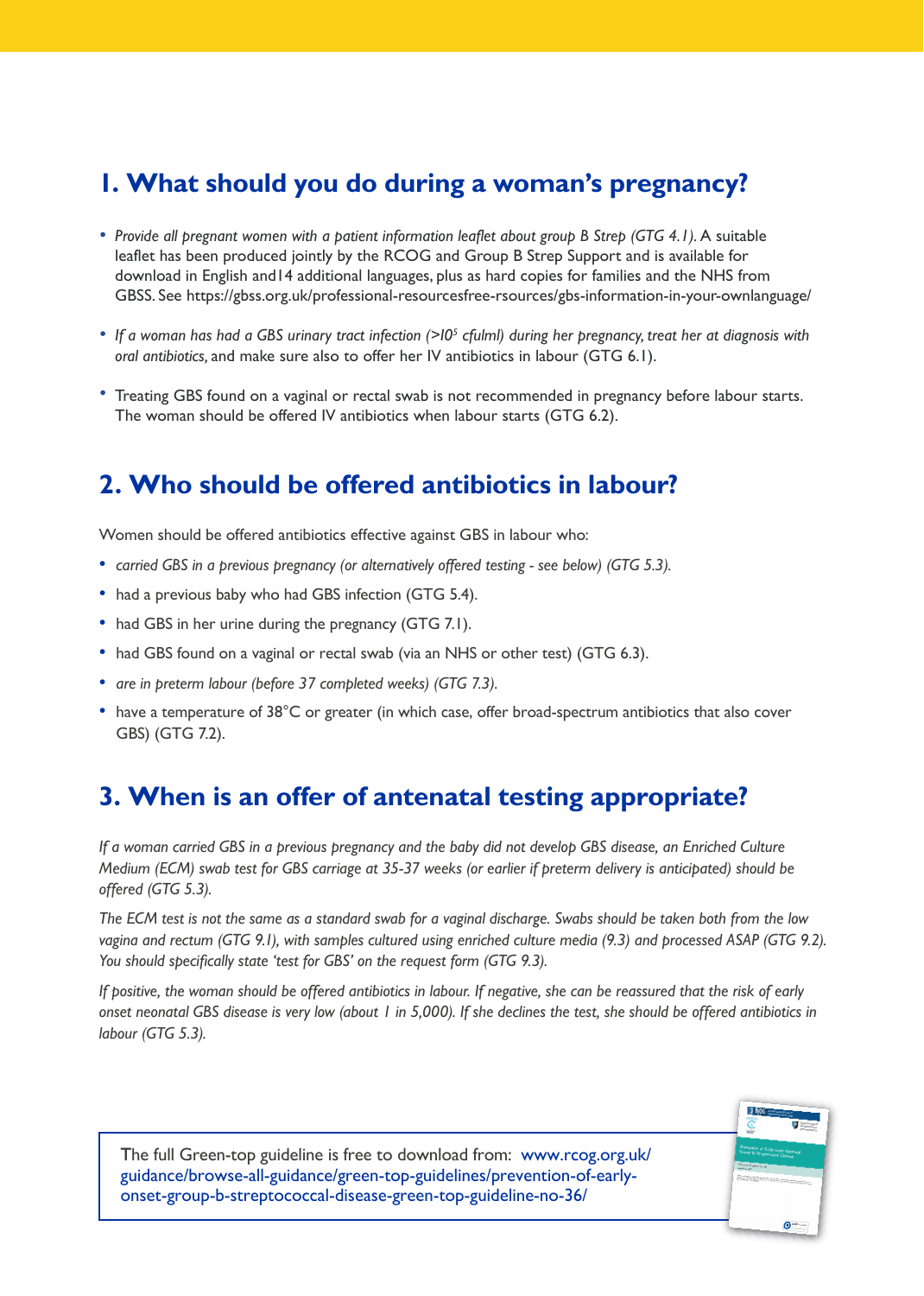### Key recommendations from Royal College of Obstetricians & **Gynaecologists' 2017 Prevention of Early-onset Neonatal Group B Streptococcal (GBS) Disease Green-top Guideline No 36**



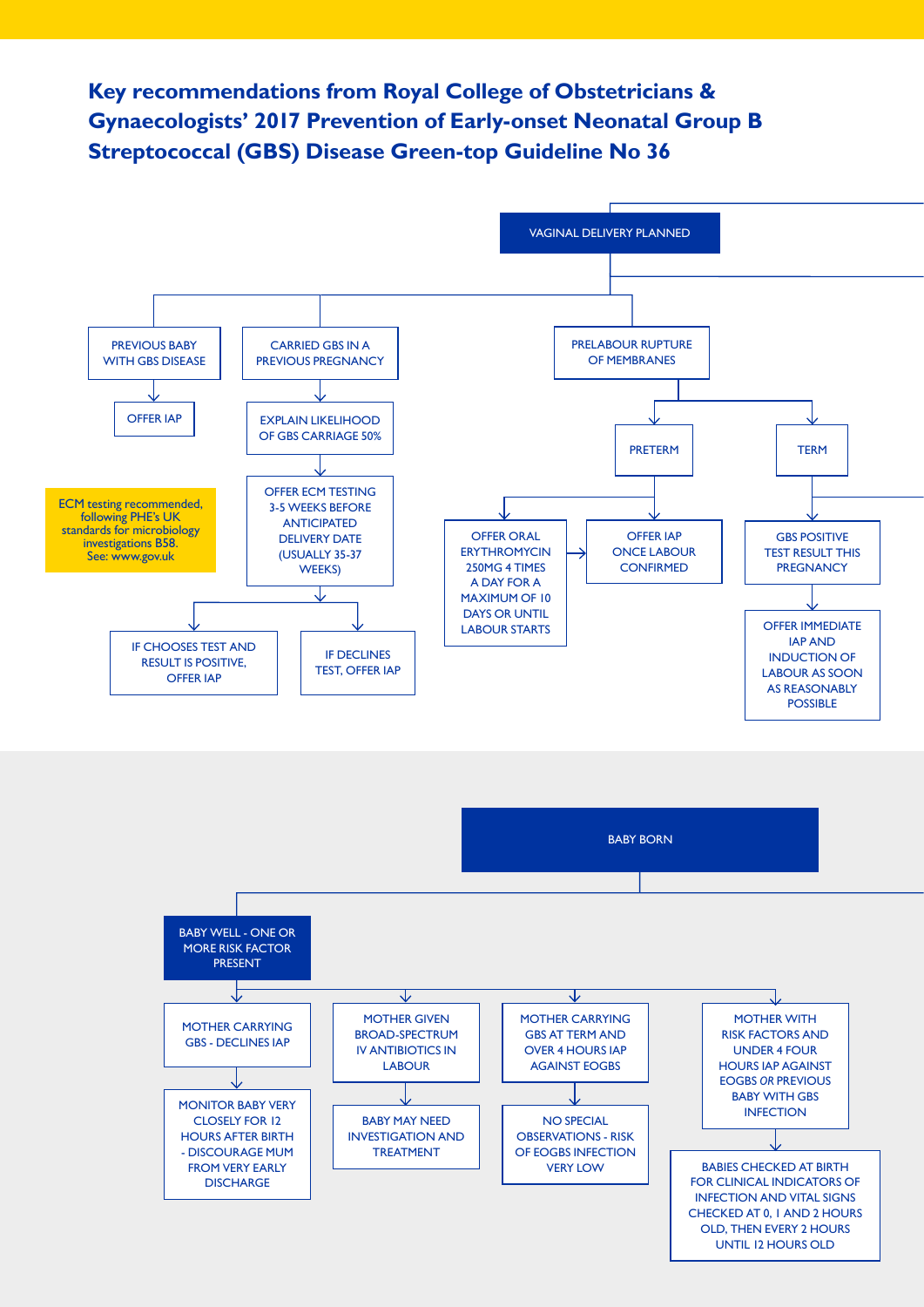

PROVIDE ALL PREGNANT WOMEN WITH GBS INFORMATION LEAFLET

BABY WITH SIGN(S) OF EOGBS INFECTION

TREAT BABY WITH PENICILLIN AND GENTAMICIN WITHIN AN HOUR OF DECISION TO TREAT



Offer ASAP once labour has started.

#### **NICE CG149, point 1.2.3.1:**

"If there are any risk factors for early-onset neonatal infection or if there are clinical indicators of possible early-onset neonatal infection perform a careful clinical assessment without delay. Review the maternal and neonatal history and carry out a physical examination of the baby including an assessment of vital signs."

The full Green-top guideline is free to download from: www.rcog.org.uk/ [guidance/browse-all-guidance/green-top-guidelines/prevention-of-early-onset](https://www.rcog.org.uk/guidance/browse-all-guidance/green-top-guidelines/prevention-of-early-onset-group-b-streptococcal-disease-green-top-guideline-no-36/)group-b-streptococcal-disease-green-top-guideline-no-36/

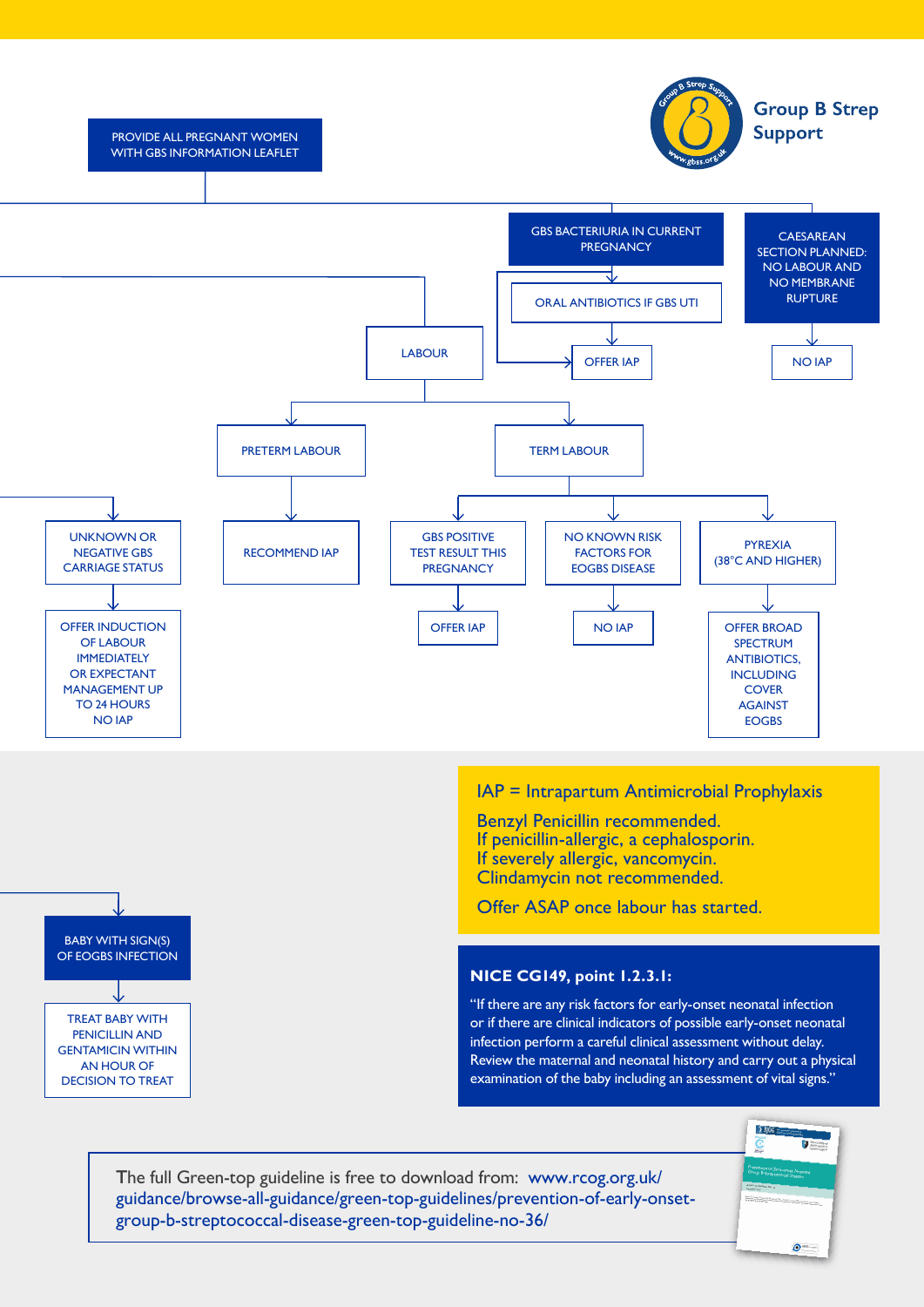## **4. Which IV antibiotic should I use?**

If the woman has agreed to have the IV antibiotics in labour, they should be given as soon as possible once labour has started, and at regular intervals until the baby is born (GTG 9.4).

- Benzylpenicillin (Penicillin G) is the antibiotic of choice, 3g given intravenously as soon as possible once labour has started and then 1.5g every 4 hours until delivery (GTG 9.4).
- In penicillin-allergic women, a cephalosporin should be used (e.g. Cefuroxime 1.5 g loading dose followed by 750 mg *every 8 hours) unless she has had a severe allergic reaction (swelling of the skin or throat, difficulty breathing, and/* or fainting/low blood pressure), in which case, vancomycin (1g every 12 hours) should be used (GTG 9.5).
- *Clindamycin is not recommended as the current resistance rate in the UK is high (GTG 9.5).*

## **5. What happens around labour and delivery?**

- Carrying group B Strep doesn't affect the method of induction simply offer IV antibiotics as soon as labour is established (GTG 6.4).
- *Carrying GBS does not mean that membrane sweeps are contraindicated (GTG 6.5).*
- A woman having a planned Caesarean section doesn't need IV antibiotics specifically for GBS, as long as her waters haven't broken and she's not in labour (GTG 6.6 & 7.3).
- A woman carrying GBS whose waters break at term should be offered IV antibiotics immediately, and induction of *labour as soon as reasonably possible (GTG 7.1).*
- A woman not carrying GBS or whose GBS carriage status is unknown and whose waters break at term should be offered induction of labour immediately or at any time up to 24 hours after the waters broke, depending on her *preference (GTG 7.1).*
- Women whose waters break preterm (before 37 completed weeks) should be offered IV antibiotics once labour is confirmed or induced, regardless of whether or not they are known to carry GBS (GTG 8.1).
- As long as IV antibiotics are offered in labour to a woman carrying GBS, labour or birth in water (a waterbirth) is not contraindicated (GTG 7.5).
- Adverse effects of IV antibiotics in labour are rare but include allergy and possibly an effect on the microbiome (bacterial flora) of the newborn baby. Measured effects so far are slight and probably temporary (up to three *PROPING PROPINGI PROPINGIIIn is used (GTG 9.7).*
- Vaginal cleansing isn't recommended as there's no evidence it reduces the risk of GBS infection in the newborn baby *(GTG 10).*

#### **www.gbss.org.uk**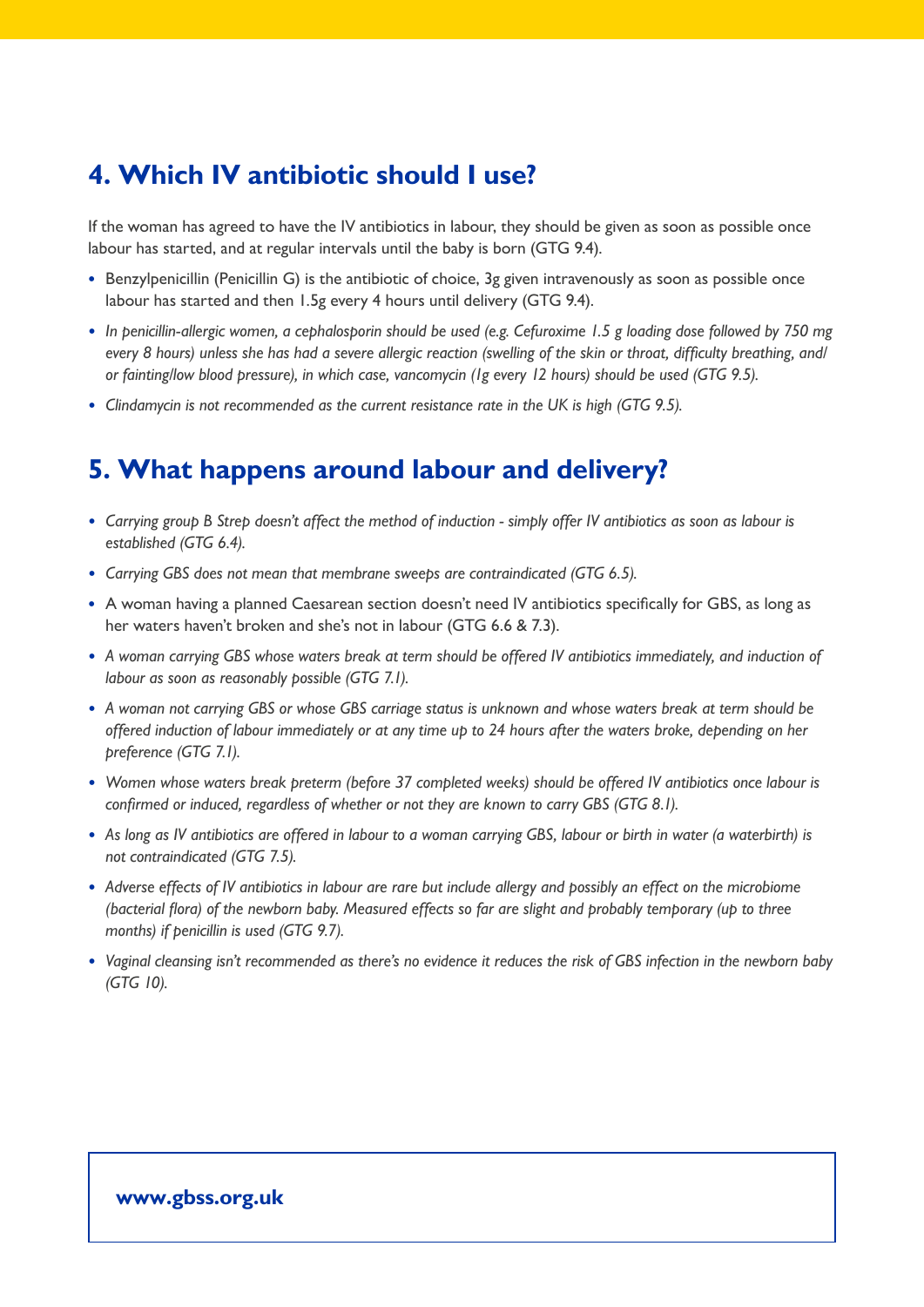## **6. After the baby is born:**

- If a woman carrying GBS declined IV antibiotics in labour, her baby should be monitored very closely for 12 hours after birth, and Mum should be discouraged from very early discharge (GTG 9.6).
- If a mother carrying GBS gave birth at term and received IV antibiotics against GBS for over 4 hours before birth, her newborn baby doesn't need any special observations, as the risk of GBS infection is very low (GTG 11.2).
- If a mother received broad-spectrum IV antibiotics in labour for reasons other than GBS, her newborn baby may still *need investigation and treatment (GTG 11.2).*
- If a mother has previously had a baby who developed GBS infection (GTG 11.6) OR had risk factors for EOGBS infection, but did not receive more than 4 hours of IV antibiotics before birth (GTG 11.3) babies should be checked at birth for clinical indicators of infection, and their vital signs should be checked at 0, 1, and 2 hours old, then every 2 hours until 12 hours old.
- Babies without signs of EOGBS infection and without known risk factors are at a low risk of developing EOGBS infection and shouldn't be given preventative antibiotics as routine (GTG 11.4).
- Babies showing signs of EOGBS infection should be treated with penicillin and gentamicin within an hour of the decision to treat (GTG 11.5).
- Women should be encouraged to breastfeed, whether they carry group B Strep or not (GTG 11.7).

## **7. Signs of GBS infection to look out for in a newborn baby:**

Families should be encouraged to seek urgent medical attention if their baby (GTG 11.1):

- Is grunting, has noisy breathing, is not breathing at all, moaning, or seems to be working hard to breathe when you look at the chest or tummy
- *Is very sleepy and/or unresponsive*
- Has inconsolable crying
- *Is unusually floppy*
- *Is not feeding well or not keeping milk down*
- Has a high or low temperature, and/or their skin feels to be too hot or cold
- Has changes in their skin colour (including blotchy skin)
- Has an abnormally fast or slow heart rate or breathing rate
- Has low blood pressure (only identifiable by hospital tests)
- Has low blood sugar (only identifiable by hospital tests)